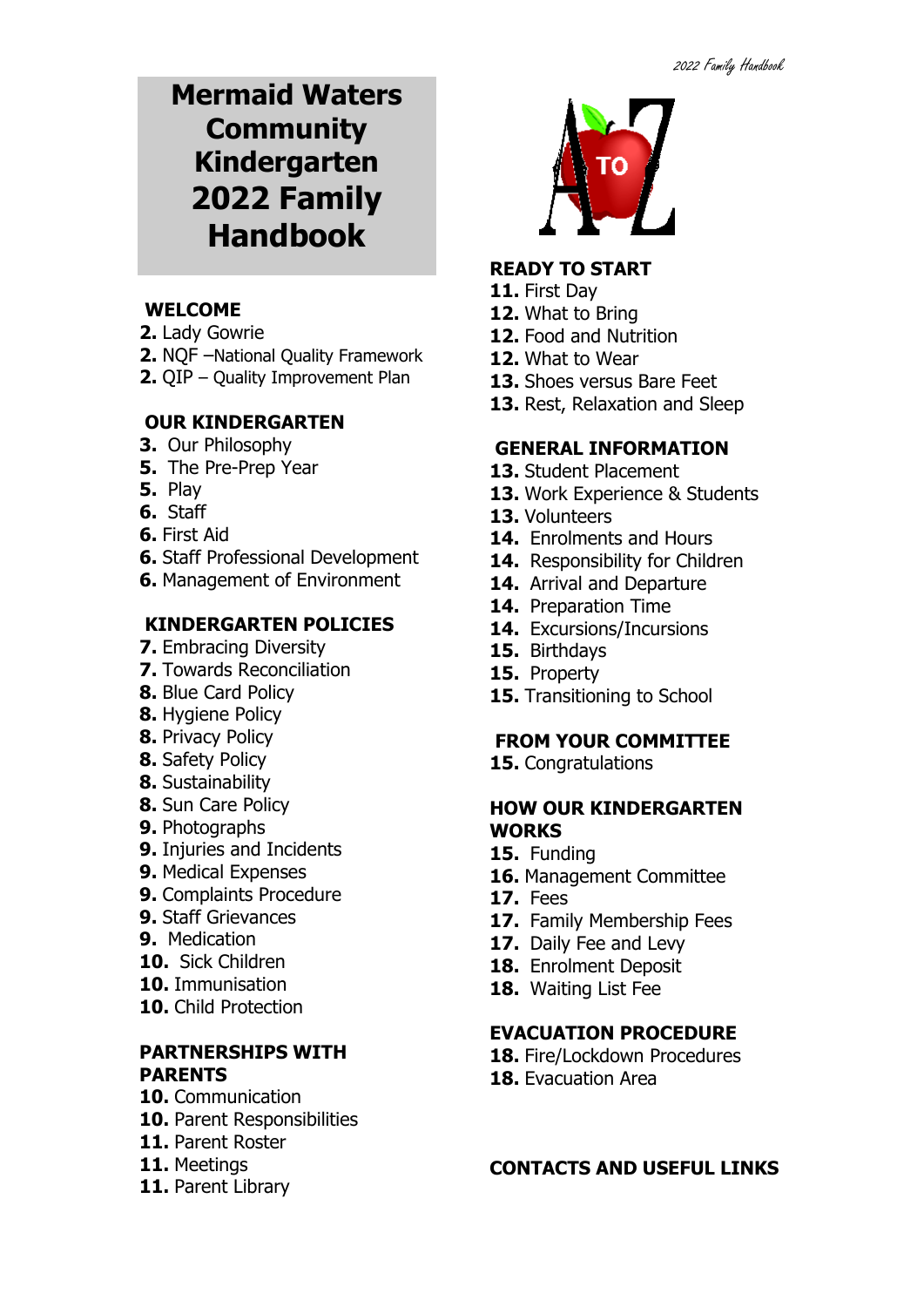## Come and join us on our Learning journey at Mermaid Waters **Community Kindergarten.**

*We would like to begin by acknowledging the Traditional owners of the land on which our Kindergarten is built - the Kombumerri people of the Yugumbeh language speaking region of the Bundjalung nation. We would also like to pay our respects to Elders past, present and emerging.*

#### **Lady Gowrie (Qld)**

Our Kindergarten is affiliated with Lady Gowrie (Qld) Inc, a community based not for profit organisation. We receive funding from the government via Lady Gowrie - our Central Governing Body (CGB) - through the Queensland Kindergarten Funding Scheme. (QKFS).

Lady Zara Gowrie established Lady Gowrie Qld in 1940 and the focus has always centred on supporting Queensland families and ensuring that children realise their full potential, thereby bringing both social and economic benefits to the Queensland community. Lady Gowrie is committed to holistic, responsive, high quality services for children and families. Lady Gowrie is an umbrella organisation that encompasses a wide range of services that support, guide and advise services to ensure maintenance of high standards of care, staff, equipment, curriculum, facilities and grounds. Lady Gowrie's strong heritage in early childhood education drives excellence and innovation in early education.

#### **Our Kindergarten is operated by an elected Management Committee.**

Our committee comprises parents and community members. All members support in a voluntary capacity, continued support is of paramount importance to maintain our community Kindergarten and therefore to meet the needs of young children in our local community. The environment we enjoy today is a testament to the commitment and dedication of the hundreds of families who have passed through its doors over the years. Ours is a community effort and we continue to work together to promote the importance of quality early childhood Education and to ensure that the Mermaid Waters Kindergarten will always be a fine example of this.

## We would like to welcome you and your family and encourage you to be as involved as possible. We hope your family's involvement at Mermaid Waters Community Kindergarten will ensure a most rewarding year for your family.

#### **NQF - National Quality Framework**

In 2009 the Council of Australian Governments (COAG) signed an agreement to unify all states and territories with one early childhood regulatory and quality assurance process. The National Quality Framework (NQF) for early childhood education and care has put in place a National Quality Standard (NQS) which ensures a high quality and consistent standard of early childhood education and care across Australia. The aim of the NQF is to ensure services focus on the continual improvement approach.

Mermaid Waters Community Kindergarten has completed the Assessment and Rating process and was awarded the Rating of Exceeding the N. Q. S.

## **QIP – Quality Improvement Plan**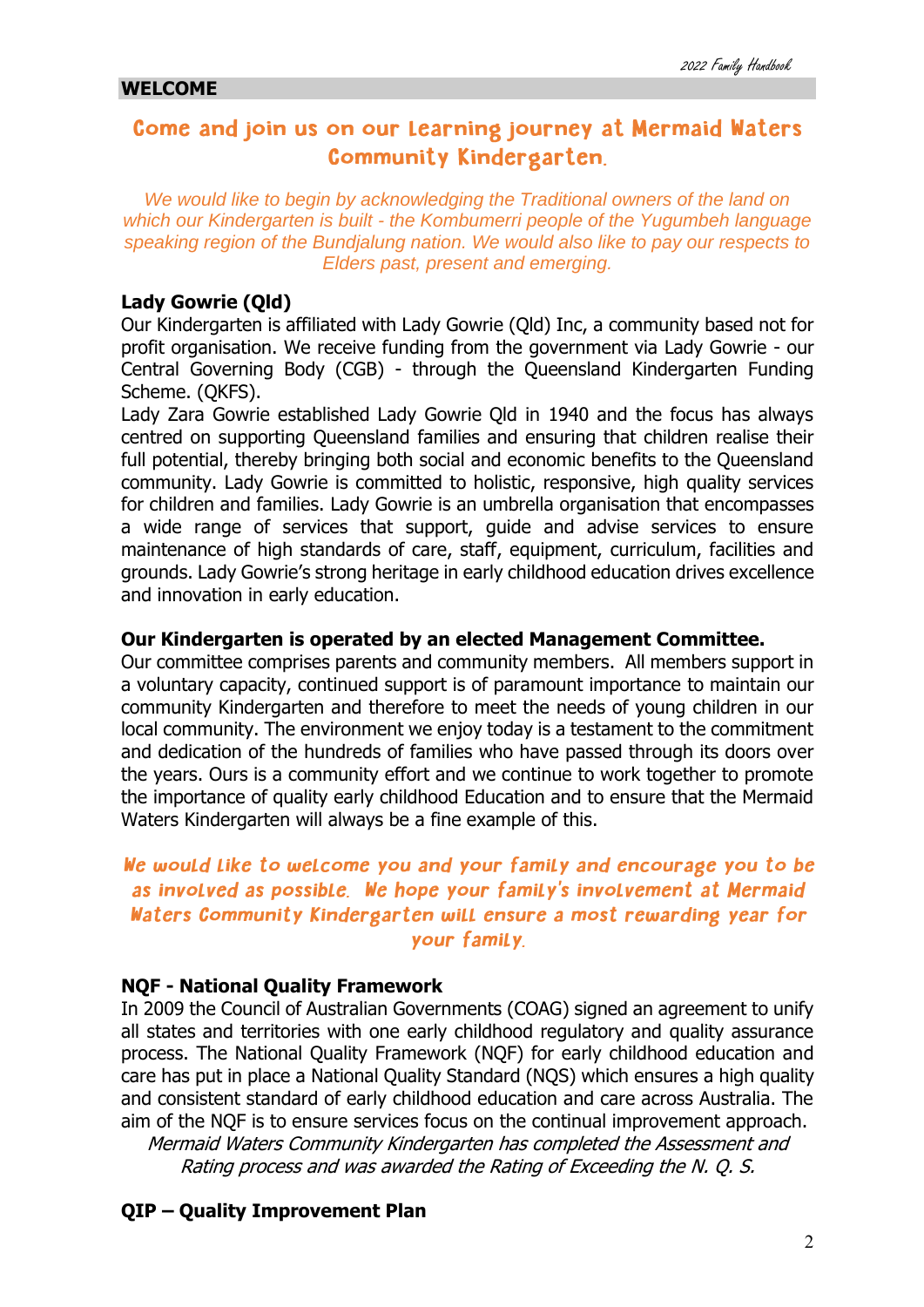Our Kindergarten has its own QIP which is continually updated throughout the year. The latest edition of this plan can be found on entry into our classroom. Parents are encouraged to become familiar with this document. Contributions and input are made by the children, families, the Management Committee and Educators.

## **OUR KINDERGARTEN**

## **Our Philosophy**

Our kindergarten has a long established, outstanding reputation for providing the highest quality early childhood education.

Our core values and beliefs guide our professional practice, along with our commitment to developing strong community ties and a

kindergarten environment that warms, welcomes and creates a sense of wonder for all within.

## *Our values and beliefs within our philosophy encompass the following:*

# **Children**

Play based experiences are the underlying pedagogy that best support children's ongoing learning and development.

Social and cultural contexts contribute to children's growing identity and positive relationships with others.

Children's positive self-identity develops, and success in learning occurs, when they have a sense of belonging along with secure, responsive relationships.

Active engagement and child centred learning through meaningful enquiries, shape experiences within the curriculum.

Experiences that facilitate creative thinking, problem solving and challenge deepen children's learning.

## *Our practice is informed by:*

*Attachment Theory* (The Circle of Security) understands that secure, trusting relationships with adults support young children to thrive.

*Socio Cultural Theory* recognises social relationships impact children's experiences, play and peers support children in the learning process.

# **Partnerships**



Families and the broader community have an active role in the curriculum and these partnerships are valued and supported.

Ongoing collaboration between educators, families and the community strengthen relationships, creating opportunities for active participation within our kindergarten.

Equity and diversity and inclusivity for all, as our kindergarten recognises and celebrates similarities and difference.

Our early childhood environment supports equal participation and positive recognition for all.

## *Our practice is informed by:*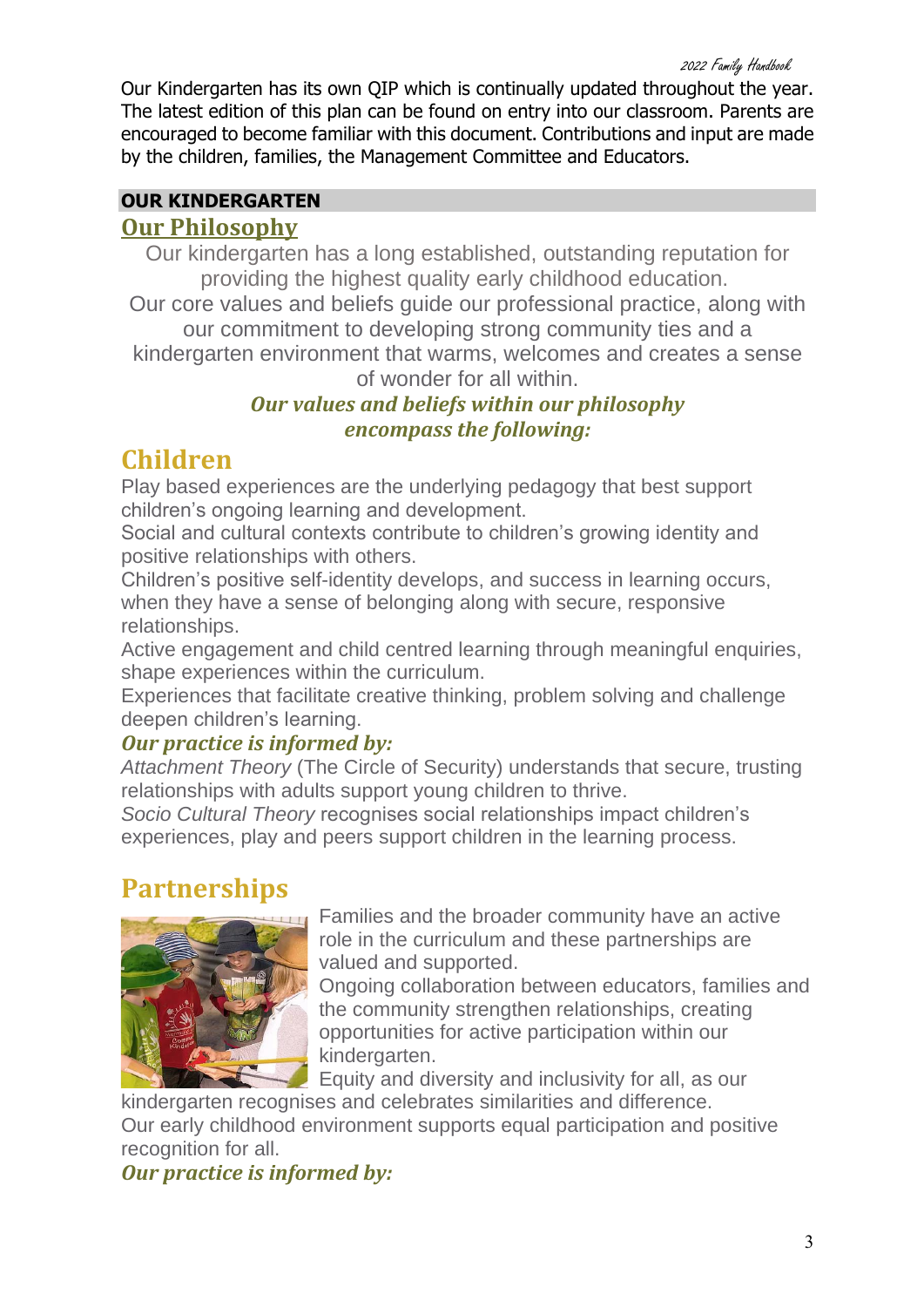*Contemporary Theory* acknowledges areas such as equity, inclusiveness,

social justice and gender and is influenced by an anti-bias curriculum.

## **Sustainability**

Our kindergarten is a sustainable living and learning community. We actively protect the natural environment through consistent sustainable practices that are taught within our curriculum.

Sustainable practices include: litter free lunch boxes, worm farming, composting, recycling and energy conservation.

## *Our practice is informed by:*

*Education for Sustainability (EfS)* which recognises the vital role children and indeed all of us have in assuming responsibility for action that supports sustainable living.

# **Reflective Practice**

Early childhood educators continually engage in reflective practice, seeking to develop professional knowledge and skills.

Ongoing reflection and learning enriches the educators and the early childhood community's practices.

Children are involved in reflective practices that support their learning, communication and relationships with others.

Questioning, examining and looking at differing perspectives will reinforce practice that promotes best outcomes for children and families.

## *Our practice is informed by:*

*The Reggio Emilia Theory* which values the child as strong, rich, capable, and resilient. The environment is often referred to as the 'third teacher' supporting uninterrupted exploration, play and learning.

# **First Nations People**



Mermaid Waters Community Kindergarten acknowledges Australia's **Aboriginal** and **Torres Strait Islander** peoples, the traditional custodians of the lands, sea, and skies across Australia. We pay our respects to Elders past and present, and share our friendship, connection and kindness. We give thanks for sharing and caring for country, the land we love to learn and play on.

We value our rich surrounding community and acknowledge the uniqueness of every child and family. We are committed to building cultural knowledge and understanding within our kindergarten community and beyond.

# **United Nations Rights of the Child**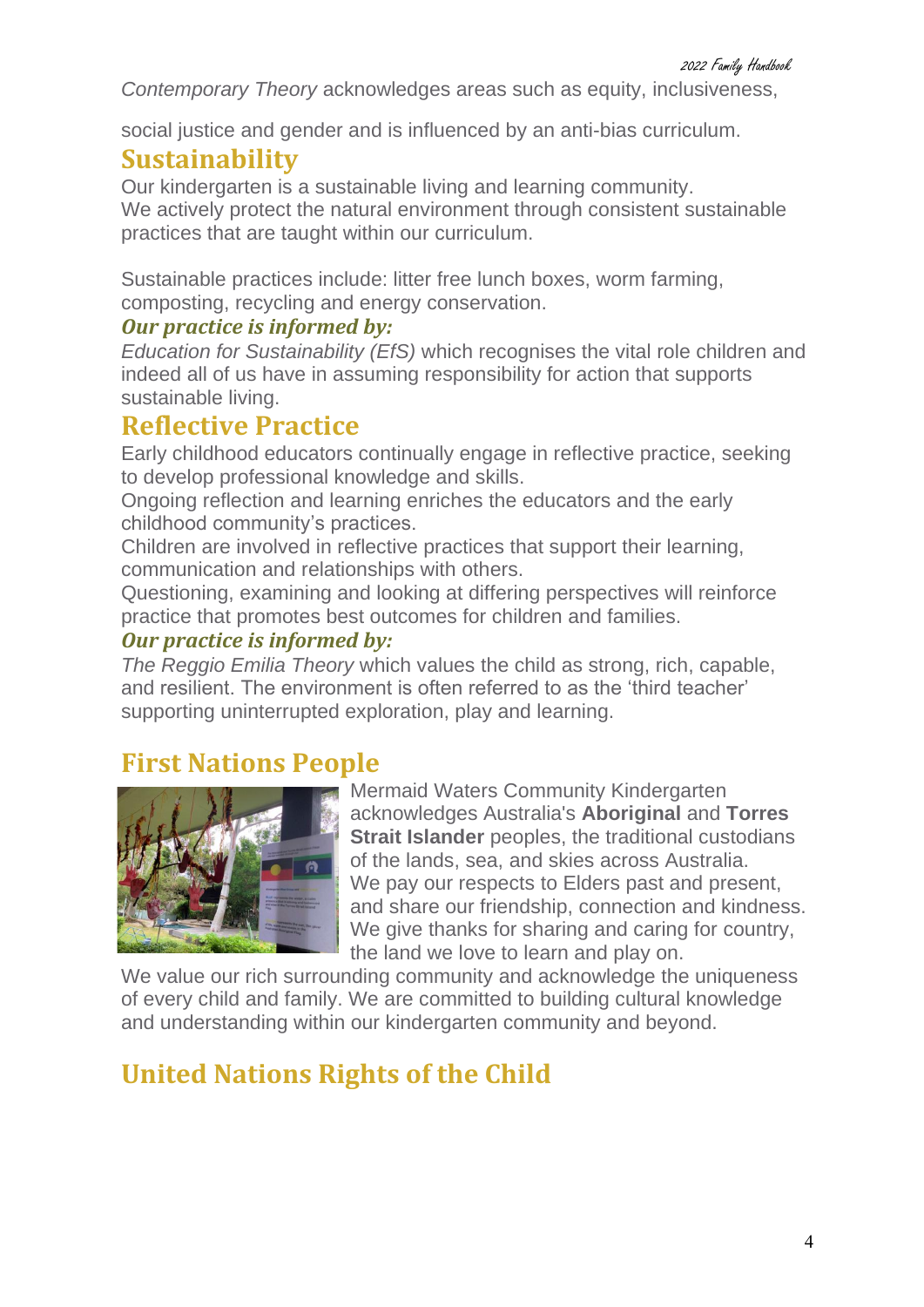Our vision is that every young child is thriving and learning.



Our work is guided by the United Nations Convention on the Rights of the Child, using the 4 Key principles -

1. Every child everywhere experiences a good life.

2. The best interests of children always come first.

3. Survival, development, and protection of all children.

4. Children have a voice - the right to be listened to and

involved in decision making.

Our kindergarten children's voices reflect their aspiration to play, to be known as grown up (capable), to be cared for as individuals and to care for their kindergarten.

## **Mermaid Waters Community Kindergarten is committed to inspiring curiosity, a love for learning and a strong sense of self in every child.**

*Through the involvement of educators, families and the community, our early childhood education provides the foundation for every child to develop a lifelong understanding of the magic of education, relationships and community.*

## **THE PRE-PREP YEAR (Also known as the Kindergarten Year)**

- o The curriculum is based on the Queensland Kindergarten Learning Guideline by the Queensland Studies Authority
- o The Early Years Learning Framework (EYLF) is a national early learning framework for children from birth to five years. EYLF describes childhood as a time of belonging, being and becoming. This framework guides our program and goes hand in hand with the Queensland Kindergarten Learning Guildelines. Early Years Learning Framework (EYLF) basic beliefs:
	- ➢ **Belonging** is the basis for living a fulfilling life. Children feel they belong because of the relationships they have with their family, community, culture and place.
	- ➢ **Being** is about living here and now. Childhood is a special time in life and children need time to just 'be' – time to play, try new things and have fun.
	- ➢ **Becoming** is about the learning and development that young children experience. Children start to form their sense of identity from and early age, which shapes the type of adult they will become.

The Queensland Kindergarten Learning Guideline and the Early Years Learning Framework combined with our Kindergarten's philosophy and children's interests form the vital components behind our teaching and learning – it shapes our curriculum and influences our decision making and teaching practices. Through daily observation, reflection and evaluations; educators base curriculum decisions on children's, interests and abilities. Hence, the curriculum is a dynamic, ever changing, evolving process, a reflection of both individual and group interests and strengths, and one that ensures the delivery of high quality early childhood education in our local community.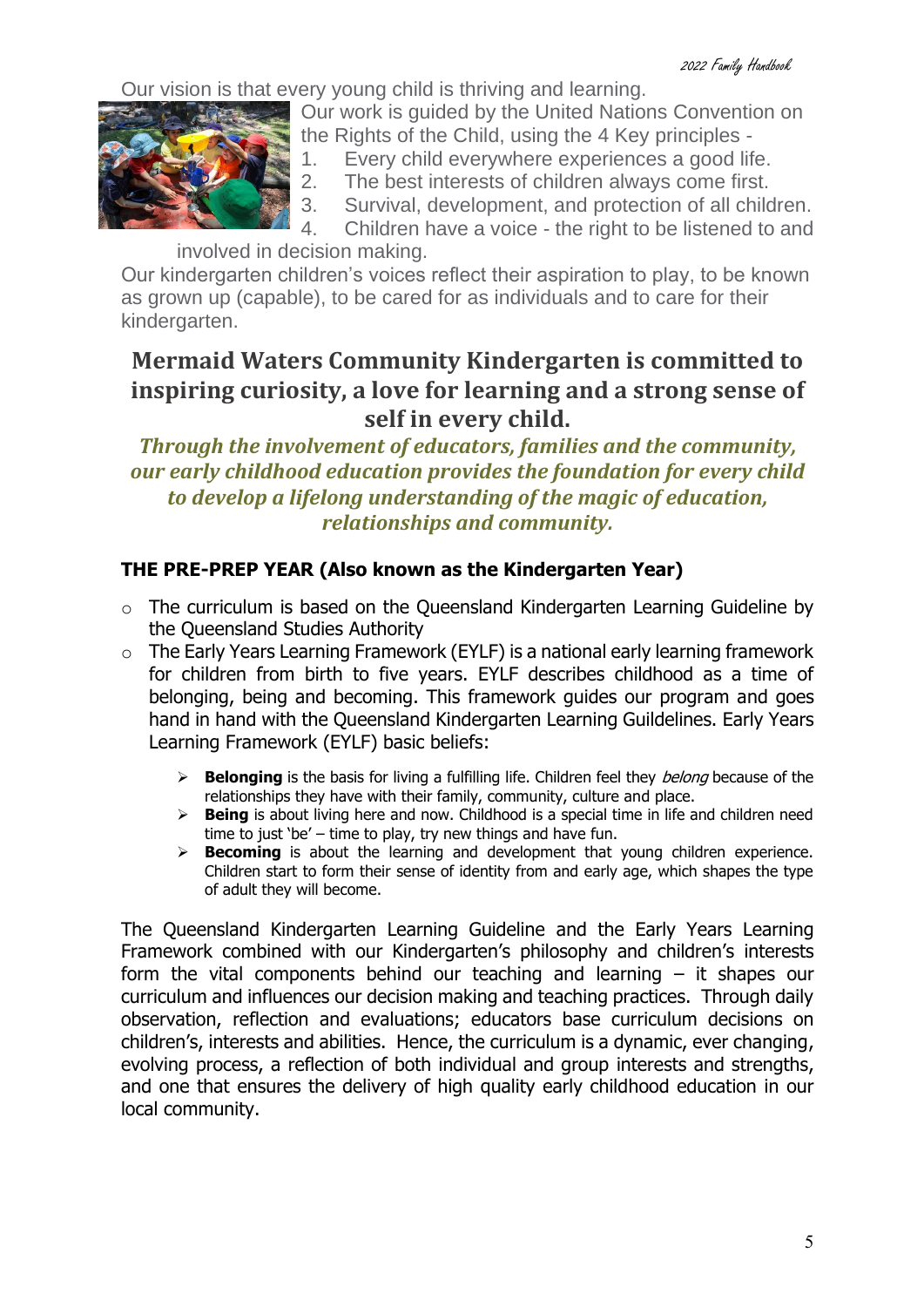2022 Family Handbook

## **PLAY**

Children learn best through play-based learning. We honour every child's right to play, build on their existing learning from home, and provide foundations to be successful and contribute to a community of learners. Your child will experience many opportunities to explore, enquire, problem solve, develop friendships, imagine, use their creativity and extend their capabilities in all curriculum areas including language, literacy and numeracy. We are



open to your child's ideas and will foster their social and emotional growth and provoke their curiosity. We build on children's strengths and interests through their play, to grow their learning and support their development.

Your child's portfolio gathers examples of the experiences they are engaging in, their learning and growth, and their interests and achievements. Please contribute to this portfolio with your child and us  $-$  share life at home; share family photos, write about a special event or holiday, include art work done at home… coloured A4 paper and plastic pockets are available in the classroom for you to access.

## **STAFF**

Our team is committed to our Kindergarten and to the delivery of quality early childhood education. Our highest priority is to ensure our Kindergarten is a place where you and your child feel happy, healthy and safe. The Pre-Prep group's learning is met by qualified university-trained educators and trained assistant educators.

Michele Hoskins has been at our Kindergarten since 2004 and has a Bachelor of Education (E.C.E). Michele is Co-Director and Educator of the Yellow Group. Michele is also the Nominated Supervisor and Educational Leader.

Jodie Clark has been at our Kindergarten since 1995 and has a Bachelor of Education (E.C.E.). Jodie is Co-Director and Educator of the Blue Group. Jodie is also the Nominated Supervisor and Educational Leader.

Alanna Swanson has been at our Kindergarten since 1984 and has completed a Child Care Practices course. Alanna is the Assistant Educator with the Yellow Group.

Clare Georgopoulos has worked at the Kindergarten since 1998. Clare is the Assistant Educator with Blue Group. She has a Certificate III in Children's Services.

Victoria Wells has joined us in 2022. Victoria is the an additional Educator who will work with both the Blue and Yellow Groups. She has a Diploma in Community Services Children's Services and a Certificate III in Education Support.

Julie Schumacher has worked at the Kindergarten since 2004 and is our Administrator. Julie is also Justice of Peace – Qualified and owner of Kindy Kippers.

## **FIRST AID**

All Educators in contact with the children are trained in First Aid, CPR, asthma and anaphylaxis management, as required by the Child Care (Child Care Centres) Regulations 1991.

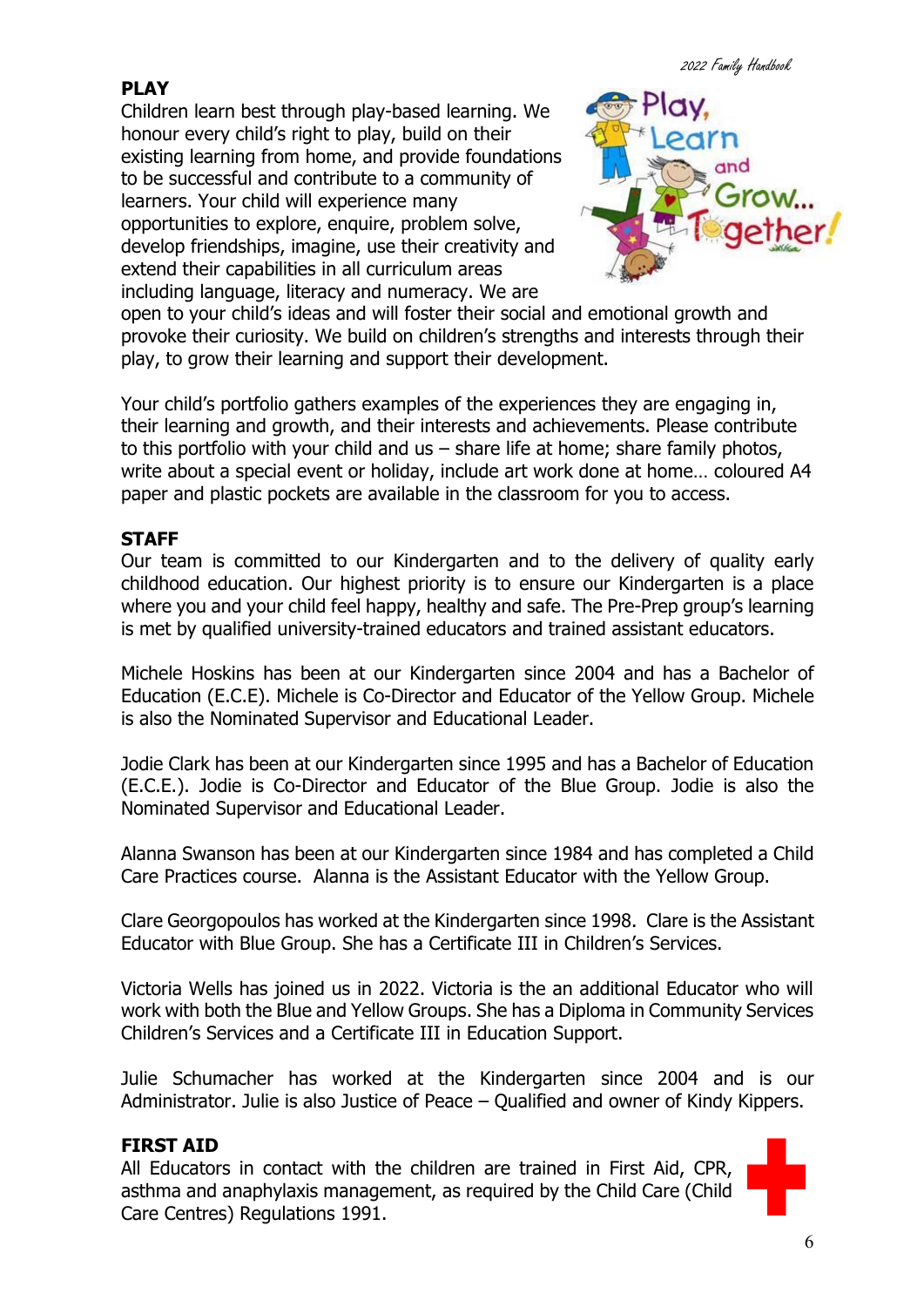### We now join you in the continuing education of your child and Look forward to sharing a deeply satisfying and enjoyable year.

#### **STAFF PROFESSIONAL DEVELOPMENT**

Our Kindergarten actively supports ongoing professional development through attendance at courses, seminars, workshops and conferences. Each staff member is encouraged to develop, in the annual self appraisal process, an ongoing approach to planning their professional development.

### **THE MANAGEMENT OF THE TEACHING/LEARNING ENVIRONMENT Positive behaviour guidance**

Just like most skills, behaviour is learned and developed in social situations. The Educators guide and promote children's social and emotional well being. We aim to build a relationship with your child and family in order to create a safe, supportive environment for teaching and learning.

Children are encouraged to be independent learners and thinkers and, as such, the development of a positive self-concept and an awareness of others is of paramount importance in our teaching/learning environment. Children are encouraged to take responsibility for their own problem solving within the development of clear, simple and consistent boundaries and mutual respect, care and empathy for themselves as individuals and as members of a group. Confidence in handling conflicts which may arise in social interaction is encouraged through a variety of strategies. These include the use of protective behaviour, logical consequences, positive redirection and modelling discussion techniques. If educators feel any child requires further support in building their social and emotional skills they work with them and include the family through this process.

At all times, the right and dignity of all the children in our care is acknowledged and respected.

#### **KINDERGARTEN POLICIES**

#### **EMBRACING DIVERSITY**

We embrace and celebrate the diversity that exists within and between our communities. By respecting diversity, children are supported to create positive relationships and a strong sense of identity. Inclusive early childhood programs acknowledge that all children have different life experiences, and support children to value and celebrate similiarities and differences.We invite and welcome you to share your culture, background and life experiences with us.

#### **TOWARDS RECONCILATION**

"Reconciliation involves building mutually respectful relationships between Aboriginal and Torres Strait Islander people and other Australians that will allow us to work together to solve problems and generate success that is in everyone's interest. Achieving reconciliation involves raising awareness and knowledge of Aboriginal and Torres Strait Islander people, their history and culture, changing attitudes that are often based on myths and misunderstandings, and encouraging action where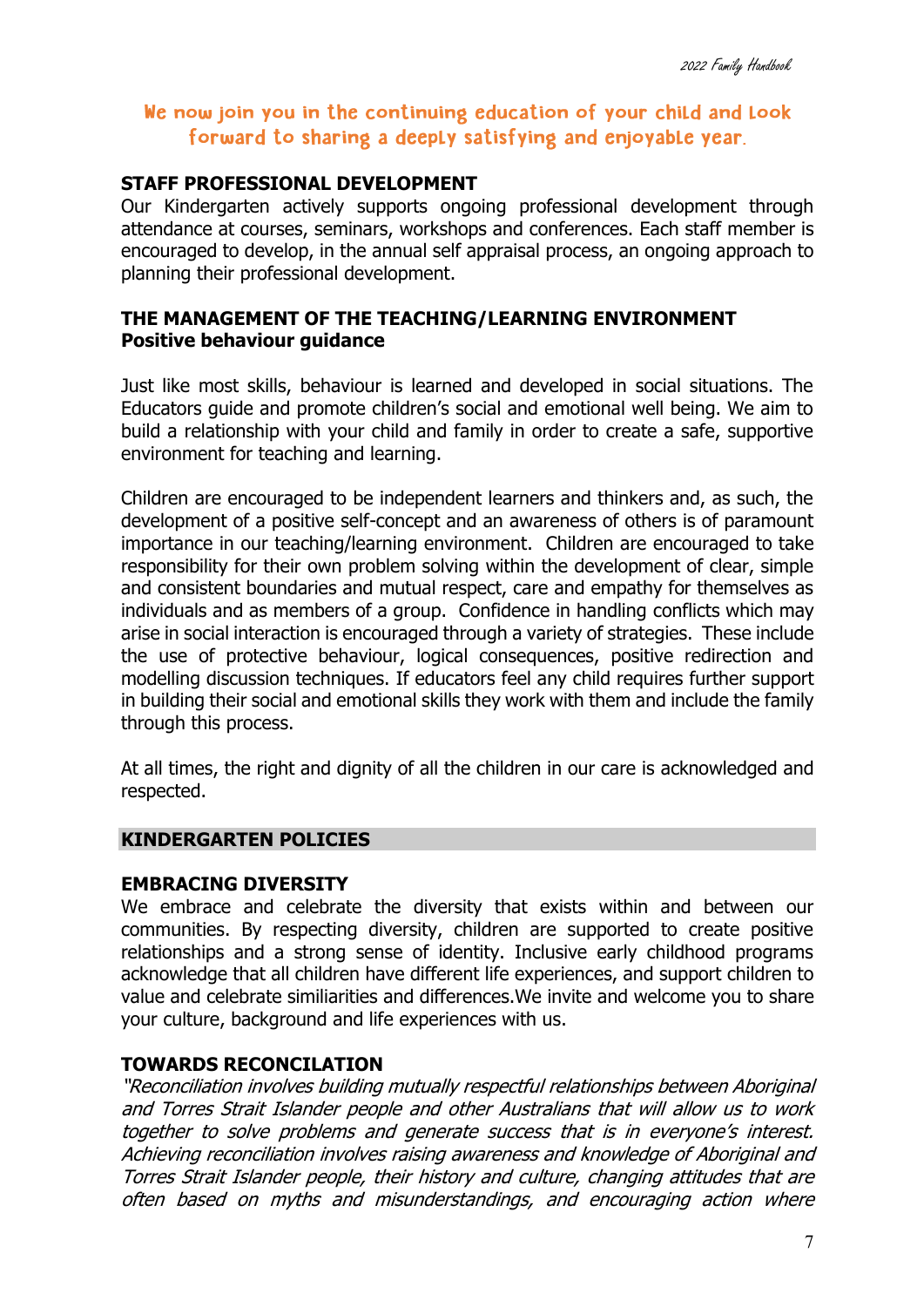everyone plays their part in building a better relationship between us fellow Australians" (Reconciliation Australia).

Our Kindergarten understands and acknowledges the responsibility it has to promote and use education to support individuals, families and communities to build and develop their knowledge of Australia's past, their rights and responsibilities in the present, and how they can form meaningful partnerships that will assist the nation to move forward in the true spirit of reconciliation. We:

- Ensure children engage in culturally inclusive and safe early childhood education and care experiences.
- Recognise the place of Aboriginal and Torres Strait Islander cultures.
- Consider Aboriginal and Torres Strait Islander perspectives and contacts.
- We ensure educators have access to training in Aboriginal and Torres Strait Islander understandings.
- Support Aboriginal and Torres Strait Islander employment and career prospects.
- Embed Aboriginal and Torres Islander cultural perspectives in the teaching curriculum.

### **BLUE CARD POLICY - COMMISSION FOR CHILDREN & YOUNG PEOPLE ACT - 2000**

It is a requirement of the Queensland Government that people working with young children must undergo a criminal check annually. All staff and members of the Management Committee hold a Suitability Card.

All employers and education providers must warn all potential staff (paid employees, volunteers or students) that it is an offence for a disqualified person to sign a blue card application.

## **HYGIENE POLICY**

When there are many children playing and learning together there is increased chance of children becoming unwell. For this reason we follow thorough, best practice procedures to ensure that a clean, hygienic environment is maintained for you and your child. Please support us with this by washing your and your child's hands on arrival and departure.

#### **PRIVACY POLICY**

The privacy of your family is important. This Kindergarten abides by the privacy policy of our CGB. The policy is available for parents to read.

## **SAFETY POLICY**

Community Kindergartens follow the guidelines of the Workplace Health and Safety Act 1995. This Kindergarten has developed its own workplace health and safety manual to ensure a safe place for the children and adults at all times. A copy is available for you to read in the QIP (Quality Improvement Plan) folder. Located on entry into the classroom. Regular safety checks are conducted by staff and the management committee's Workplace Health and Safety Officer to ensure health and safety practices and procedures are maintained to the highest level. This includes annual checks by fully qualified electricians for electrical items.

#### **SUSTAINABILITY**

We believe that one of our most significant responsibilities is to help all children appreciate and protect nature, to see the beauty in the



world, to learn to be problem solvers and creative thinkers. We will develop your child's respect and love for the natural world so that they will grow up with the desire, knowledge abd skills necessary to promote action for sustainability.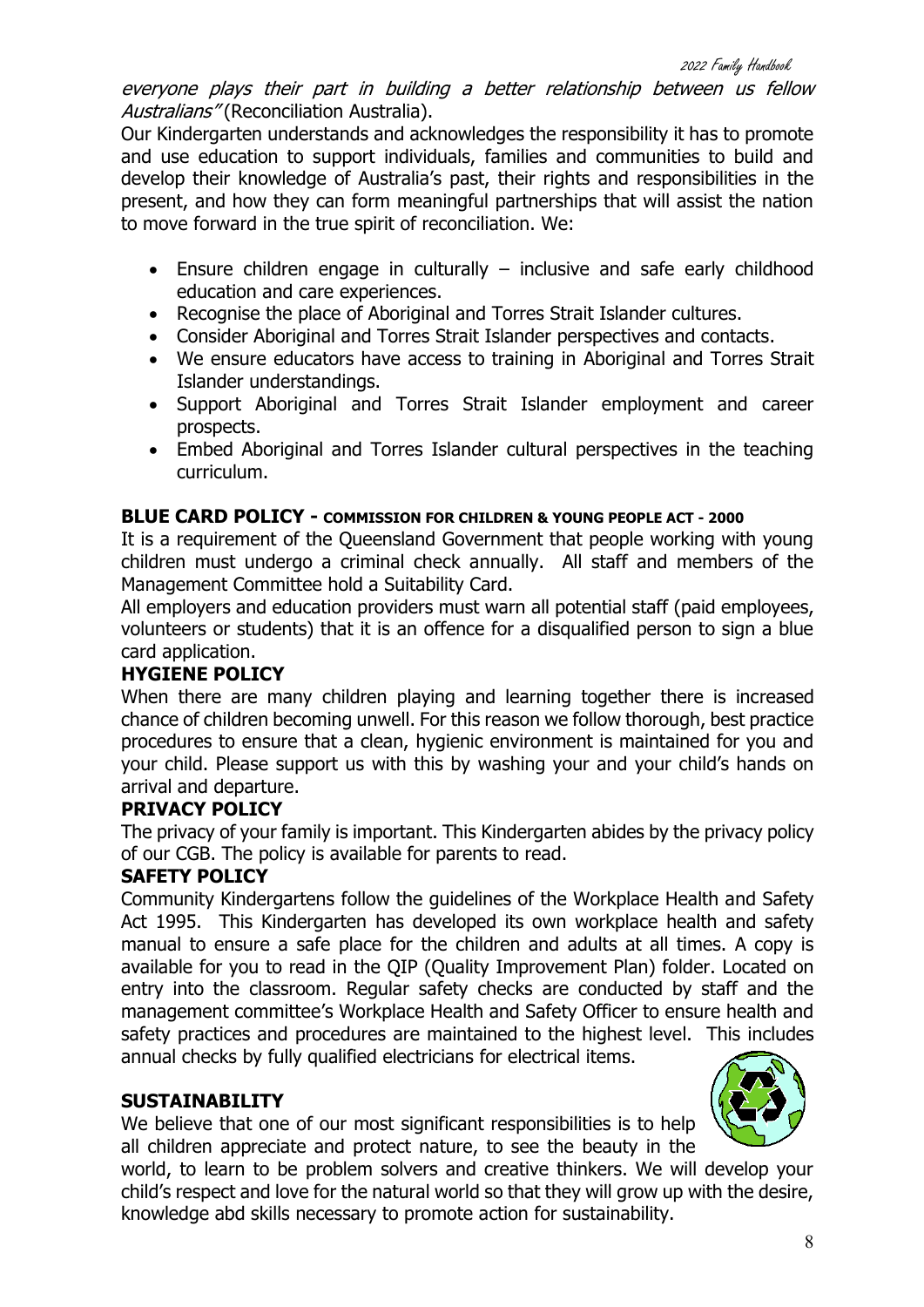Your child will learn and play in natural spaces, filled with natuaral materials. Your child will recycle, garden, learn about their community and be involved in caring for animals. We hope you will join us on this fantastic and important journey and encourage you to share with us what your family does to connect with and respect our natural environment.

- The use of fresh food is encouraged for lunch and morning tea to reduce the over use of packaging. This is a conservation issue as well as a nutritional one.
- The children are shown how to sort their food scraps for composting and to feed the worms in our kindergarten's worm farms.

### **SUN CARE POLICY**

Sun safety is important to us and we ask that your child has a legionnaire style, or broad brimmed hat (without a chin strap). We have sunscreen available on the sign in table and ask that you initial each day on the daily sign in sheet your awareness of applying sunscreen.

Australia has the highest rate of skin cancer in the world and current evidence suggests that childhood sun exposure makes a significant contribution to the lifetime risk of skin cancer. Research suggests that sun exposure in childhood can be the stimulus for the development of cancer later in life.

The Suncare and Protection Policy is emailed to families at the start of attendance.

#### **PHOTOGRAPHS**

Permission to take photographs and video footage is sought in the Enrolment Booklet. We have a Social Media Policy which is sighted and signed on attendance.

#### **INJURIES AND INCIDENTS**

In the event of any child-related incidents:

We will contact you for all significant incidents, and you may be asked to collect your child. Educators will continue to monitor and care for your child until he/she is collected.

A detailed incident report will be completed in preparation for you to review and a copy provided on request.

Where your child requires medical treatment beyond immediate first aid, and we are unable to contact you , we will ensure your child is cared for and comforted and we will contact your emergency contact/s and call an ambulance. It is very important to make sure your list of emergency contacts/s is up to date at all times.

#### **MEDICAL EXPENSES**

The parent will be required to pay ALL medical expenses if your child has an incident.

#### **COMPLAINTS PROCEDURE**

Our kindergarten has a Parent/Guardian/Family Code of Conduct Policy, which is sighted and signed on attendance.

Where a parent/guardian has any concern relating to the program, the waiting list etc, this Kindergarten advocates that the parent/guardian make direct contact with the educator responsible for the children. The parent/guardian can also contact any member of the Management Committee, our Lady Gowrie Advisor or an Officer of the Office of Early Childhood Education and Care. Refer to telephone numbers on Contacts page.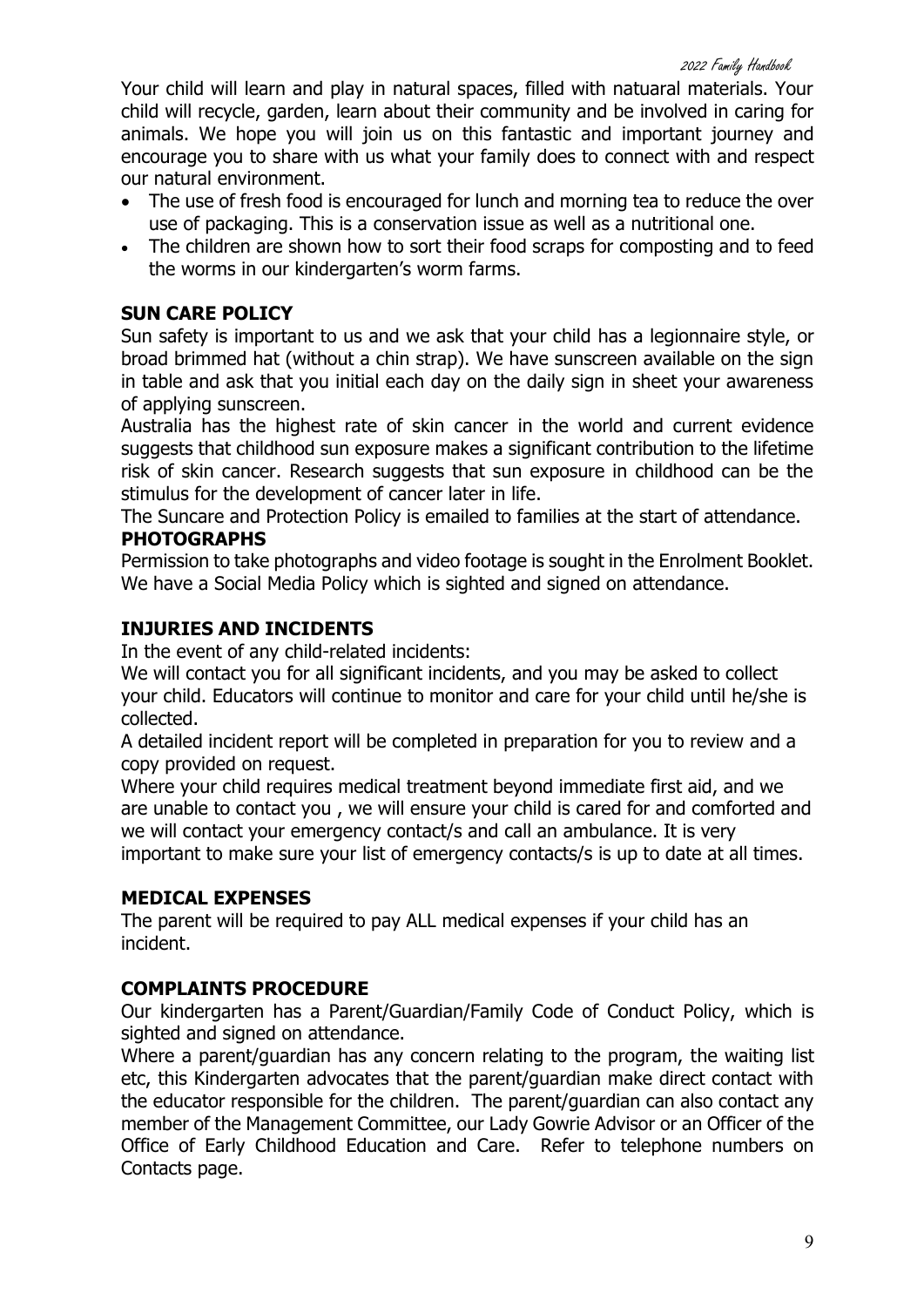Where a parent has any query relating to the payment of fees or any matter relating to committee management or administration, you are advised to discuss the matter with the President of the Management Committee and our Administrator.

#### **STAFF GRIEVANCES**

Where a staff member has any concern or grievance, depending on the nature of the issue in question, they are advised to contact any member of the Management Committee or the relevant Gowrie Advisor.

#### **MEDICATION**

If your child has a medical condition, such as anaphylaxis, asthma, diabetes or epilepsey, we ask that you provide details on enrolment. Please also provide a comprehensive medical management plan from your child's medical practitioner.

- A child-resistant cupboard is provided for the storage of medication.
- Medication requiring refrigeration will be kept in a lockable box in the refrigerator.
- Parents are required to complete the medication details in the medication log book.
- A policy on the "Giving of Medication " is available for parents perusal.

### **SICK CHILDREN (in brief)**

- Children with a contagious illness will not be admitted.
- Parents are requested to contact the Kindergarten to report a contagious illness.
- In the event of a child becoming ill, the parent will be contacted; therefore it is imperative that current phone numbers are on file.
- In the event of a parent or contact not being available, steps considered to be necessary to ensure the child's well-being will be taken.
- The Illness/disease policy (from QLD Health is on display).

#### **IMMUNISATION**

We ask that you provide your child's immunisation status on enrolment. In the event that an outbreak of a vaccine preventable disease occurs, and your child is unimmunised, or their immunisations are not up to date, they will be required to remain at home (with full fees still applicable) if this is the advice by the Public Health We email the recommended immunisation schedule on attendance and it can be found at www.immunise.health.gov.au or by calling 1800 671 811.

#### **Please ensure you update your child's immunisation history statement with the Kindergarten.**

#### **CHILD PROTECTION**

Your child's safety and protection are our highest priority. All educators engage in annual child protection training. Due to the Mason's Law Legislation passed in the Queensland Parliament in July 2017, it is mandatory that Educators and staff report suspected child abuse to the relevant authorities.

#### **PARTNERSHIPS WITH PARENTS**

#### **COMMUNICATION**

We believe that a strong partnership between families and educators is vital, and achieving this requires open, honest and respectful communication. We will communicate to you about the experiences your child is engaging in, their growth and development, projects being undertaken, and opportunities for you to become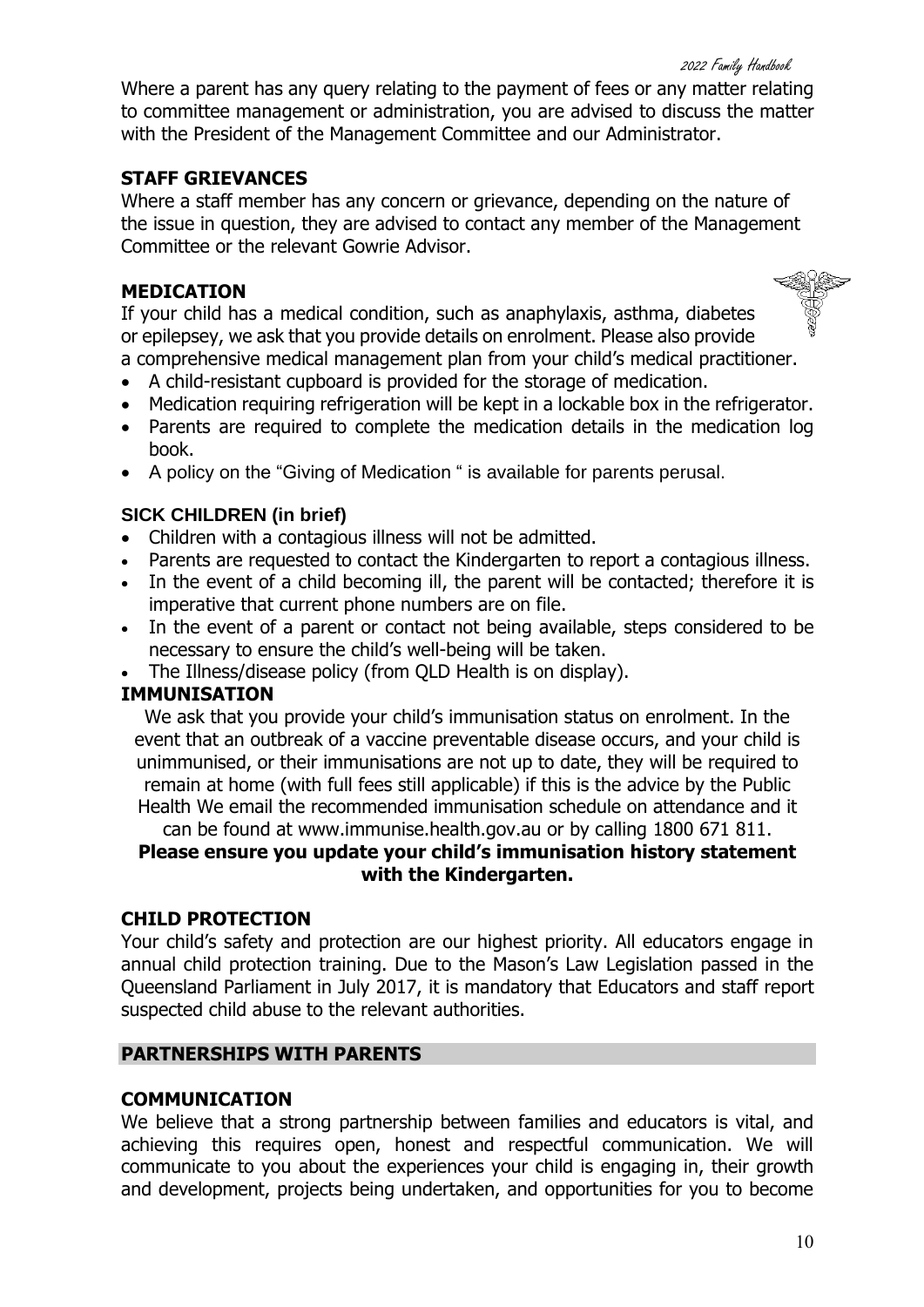involved. We also encourage you to share your ideas, provide feedback and connect with others at our Kindergarten.

We will regularly talk with you about your child's progress. You can arrange a meeting at any time to talk about how your child is progressing or to share concerns you may have.

Various methods of communication are fostered through your child's Portfolio, the Planning Book, newsletters, emails, the noticeboard, photo displays and discussions at arrival and departure times.

#### **PARENT RESPONSIBILITIES**

It is the parent's responsibility to notify the Kindergarten regarding change of information recorded about a child (i.e. moving, change of telephone, updated immunisation records etc).

It is the parent's responsibility to read all the information relating to policy information.

It is the parent's responsibility to comply with relevant health and hygiene policies (displayed throughout the Kindergarten) and to participate where possible in the Kindergrten's activities.

#### **PARENT ROSTER**

Parents on roster assist in ensuring that our program operates smoothly. It also gives parents the opportunity to observe their child's interactions with friends and adults and is a positive sharing for the children, educators and parents. We will guide you as to the assistance you can provide. You may have a special skill or an interesting item or activity that you'd like to share with the children. Please discuss any ideas you have with us. Parental involvement is always encouraged. When a parent completes a roster day it is their responsibility to sign the Daily Attendance sheet at the Sign In Table at the entrance and read the information provided re: drills, first aid etc. This information is found in the Visitor and Volunteer booklet located in the kitchen and requires a signature also.

Your attendance contributes to the requirements for the participation levy. The times are approximately 8:45am - 1pm.

#### **MEETINGS**

Parents are asked to attend the Annual General Meeting held in February each year. Parents are encouraged to attend at least one monthly Management Committee Meeting each term. Meetings are held at the Kindergarten with a time and week night decided at the AGM. Attendance contributes to the requirements for the participation levy.

#### **PARENT LIBRARY**

A small parents' library is available for you to browse through; located on top of the lockers in the locker room. You may borrow any of the publications for two weeks at a time. Please write your name, the title and the borrowing date in the book provided. The library also has pamphlets on many subjects. If you happen to find any books that you



feel may be beneficial to other parents, please let us know and we will purchase a copy for the library.

#### **READY TO START**

In the lead up to your child's first day, talk with your child about what their first day will be like; discuss the things they will bring with them and help them to recognise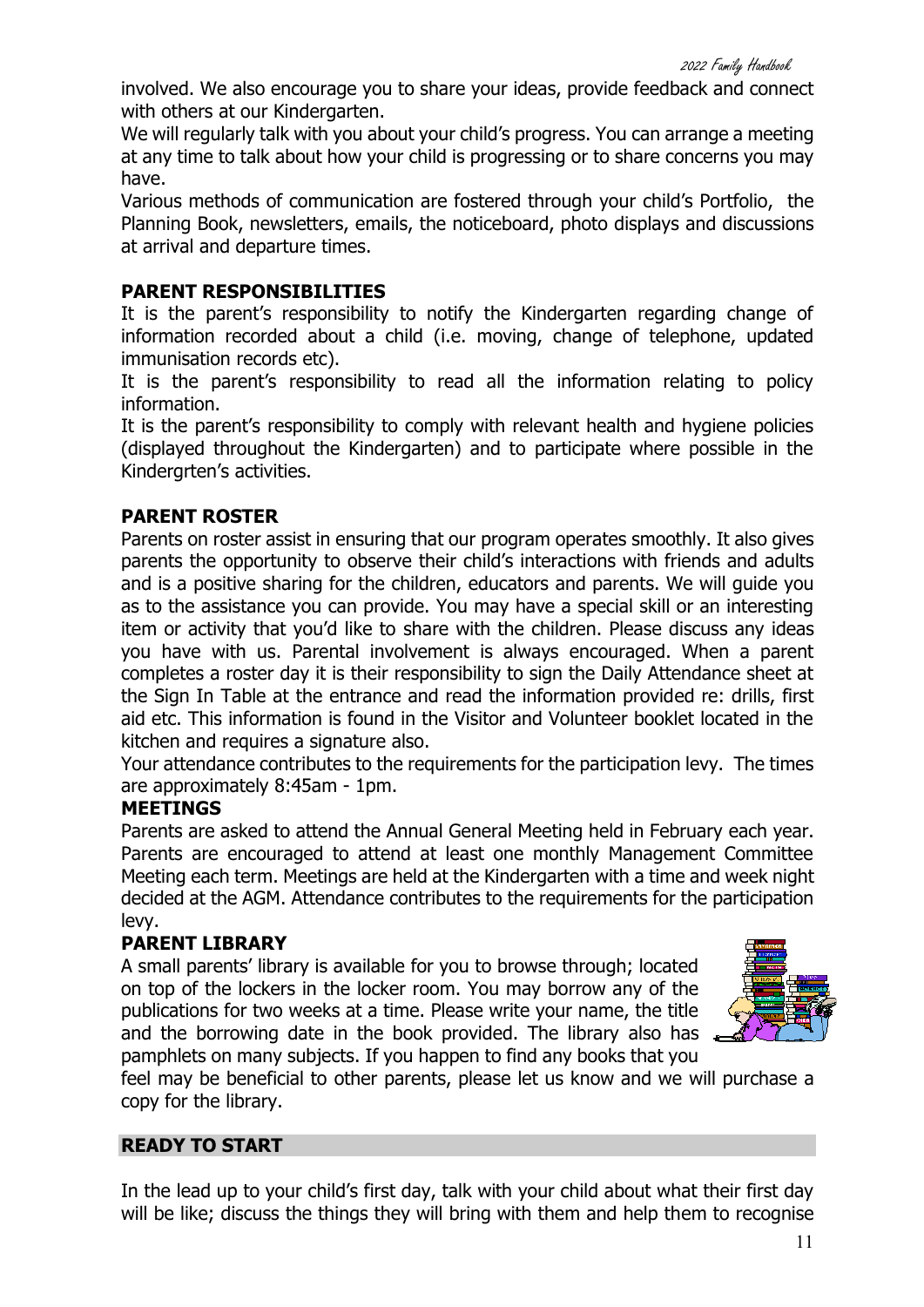their own belongings e.g. lunch box, hat etc. Talk about their teachers, using our names and chat about the children they will play with and the experiences they will engage in. Remind then of what they saw during their visit to us, the bathroom, lockers and play areas.

## **FIRST DAY**

You and your child may be a little nervous and this is completely normal. Here are a few tips to help make the first day as smooth as possible:

- All children are different, some bounding off, others more reserved, so give yourselves plenty of time to settle on the first day.
- Your child may become upset, reassure them calmly and confidently that you will return. We will be making sure your child feels safe, secure and comfortable. You are welcome to phone to check how they settled.
- Make sure your child knows their belongings and let them unpack in the morning.

## **WHAT TO BRING**

- (a) Small back pack (to fit inside our lockers)
- (b) Drawstring bag (approx. 60cm x 46cm) and 2 sheets. Our sheet supplier is Kindy Kippers. You can order direct with Julie or on the website www.kindykippers.com.au
- (c) "Litter free" named Lunch box cooler bags are dicouraged as lunches are immediately refrigerated.
- (d) Fruit or equal (carrot, boiled egg, sultanas etc.) for Morning Tea –named/in a named container. Water is supplied for each child at this time.
- (e) Nutritious lunch sandwiches, wraps etc. and extra piece of fruit are a basis for a healthy lunch. Milk and water is provided for the children at this time. We discourage chips, sweet biscuits, muesli bars, fruitsticks, roll-ups and all pre-packaged foods.
- (f) One set of spare clothes, named and kept in child's bag
- (g) Shady hat we recommend the bucket style hats.

## **\* Where appropriate please mark the items with your child's name.**



**Drinks -** Milk and water are provided for the children. Therefore **your child does not need their own drink bottle.**

## **N.B. Water is always available for the children throughout the day at the bubbler and filtered chilled water is always provided in jugs.**

## **FOOD AND NUTRITION**

Your child needs healthy, nutritious food to give them the right energy to fuel their body and mind for learning during the day. Please discuss your child's food requirements, including any culture or religious needs.

• **Parents are advised against sending any food containing sugar. Muesli bars, roll ups, biscuits, cakes and sweets are dicouraged.**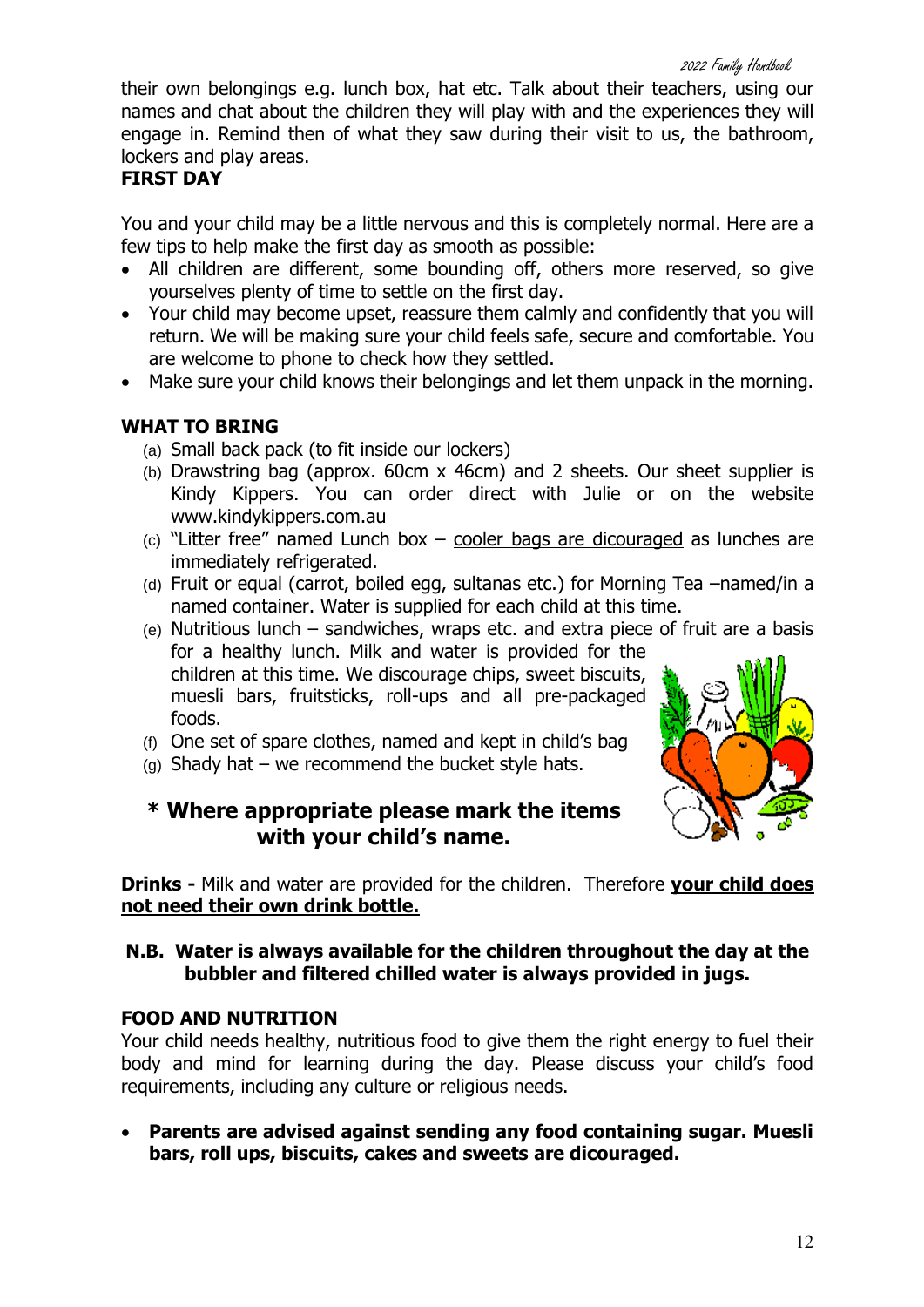- **Parents are discouraged in sending food in cooler bags as policy dictates that lunch boxes are refrigerated on arrival.**
- **To assist the educators in their efforts to educate the children in the sustainability of our environment, parents are also encouraged to minimise the amount of wrapping and packaging in their child's morning tea/lunch. A "Litter free" lunch box policy was introduced in 2010.**

#### **WHAT TO WEAR**

#### **Clothing and Shoes**

It will be the general policy to remove the child's shoes and socks for the day. If it is necessary for your child to keep these on, the parent/guardian should discuss this with the Co-Director of your Group. Our program and equipment are designed to strengthen the feet and legs, and this purpose may be thwarted when the child wears shoes constantly.

Clothing suitable for play and activities should be worn at all times. Long dresses and tight clothes can be dangerous when climbing. Clothes that are hard to remove (eg jeans with tight clips) and good clothes should not be worn.

Please be aware that most paints we use do wash out in cold water after soaking, but .... sometimes a pigment may be difficult to shift, so again old clothes are more appropriate.

#### **SHOES VERSUS BARE FEET**

This Kindergarten recognises the benefits of barefoot play for children's safety, growth, and the development of sensory awareness. Shoes are a hazard in outdoor play areas. Nerve endings in the feet can sense a variety of textures. Bare feet can grip climbing equipment and promote more effective balance and control, e.g. during music sessions or when climbing.

As an additional benefit, noise levels may be reduced indoors when shoes are removed. Children can be encouraged to remove and replace shoes themselves; an independence skill to be fostered. Our classroom is heated in the cooler months, allowing the removal of shoes in comfort during the winter months.

#### **REST, RELAXATION AND SLEEP**

We know and understand that rest and relaxation is an important part of your child's day but that 'resting' and 'relaxing' occurs differently for each child. We will offer your child opportunities to rest and relax throughout the day, in ways that suit individual needs. A Quiet Time follows lunch. This allows children time to recoup from a busy morning. A child who has learned to relax will become an adult who is able to deal more adequately with the stress and strain of normal living. Music and stories are played for the children to listen to; books available for reading and browsing and; 'Quiet Time Toy Bags' may also be available. As the year progresses the structure and time of Quiet Time is reveiwed and adjusted.

#### **GENERAL INFORMATION STUDENT PLACEMENT**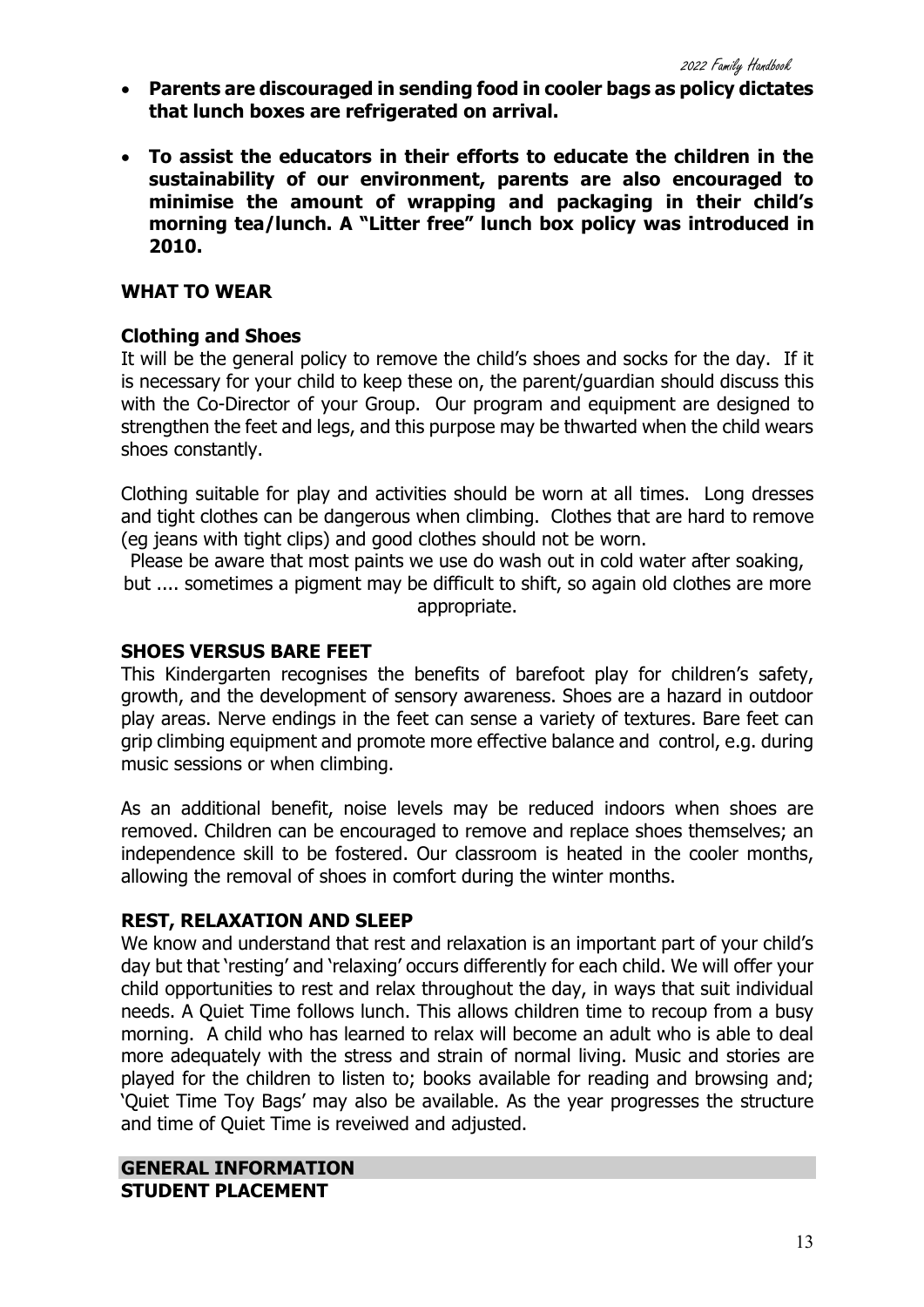This Kindergarten recognises the importance of student placements as being consistent with the long term training of staff in the provision of quality education and care for children. Students are supervised both by Educators and University/TAFE staff.

However, acceptance of placement of students will be determined after consideration by the Co-Directors and approval by the Management Committee.

#### **WORK EXPERIENCE AND OTHER STUDENTS/TRAINEESHIPS**

This Kindergarten supports the inclusion of work experience school students in the educational program. This can be implemented on a limited basis upon request from the school liaison officer and in consultation with the Co-Directors and approval by the Management Committee.

#### **VOLUNTEERS**

This Kindergarten may accept placement of volunteers but only after the commitment of students has been met and after a full investigation of the person concerned. Volunteers will work under the guidance of the Co-Directors and with the approval of the Management Committee.

#### **ENROLMENTS and HOURS**

Each Pre-Prep (Kindergarten) group consists of 22 children.

The Kindergarten complies with the Education Queensland's structure of 4 terms per year. Parents will be informed of term dates and hours including pupil free days and public holidays at the beginning of the year. A laminated calendar is emailed and given to each family.

The Kindergarten will be closed for Queensland state school holidays.

#### **ARRIVAL AND DEPARTURE**

We are commited to ensuring your child's safety at all times. We ask that you provide us with up to date details of any adults who will collect your child. If you need an adult not listed as a nominated pick up person to collect your child, we require you to provide us with their personal details and photo identification.

It is required that children are brought to Kindergarten and are collected by a responsible adult of at least eighteen years of age.

On arrival (our doors are opened at 8.40am), the parent should sign the daily attendance sheet at the sign in table; assist the child in unpacking and then take their child to the main Mat area where an Educator will be present and initiate the official start of our day at 9am.

When departing at the end of the day, parents will be able to collect their child from 2.30pm, with 3pm being the latest time children can be collected. **A signature and time of departure is required on the daily attendance sheet on departure.**

We appreciate a phone call or email if your child will be absent.

#### **CHILD FREE PREPARATION TIME**

During this time the Educators prepare the environment, maintain their written program and administration records, conduct staff meetings and attend regional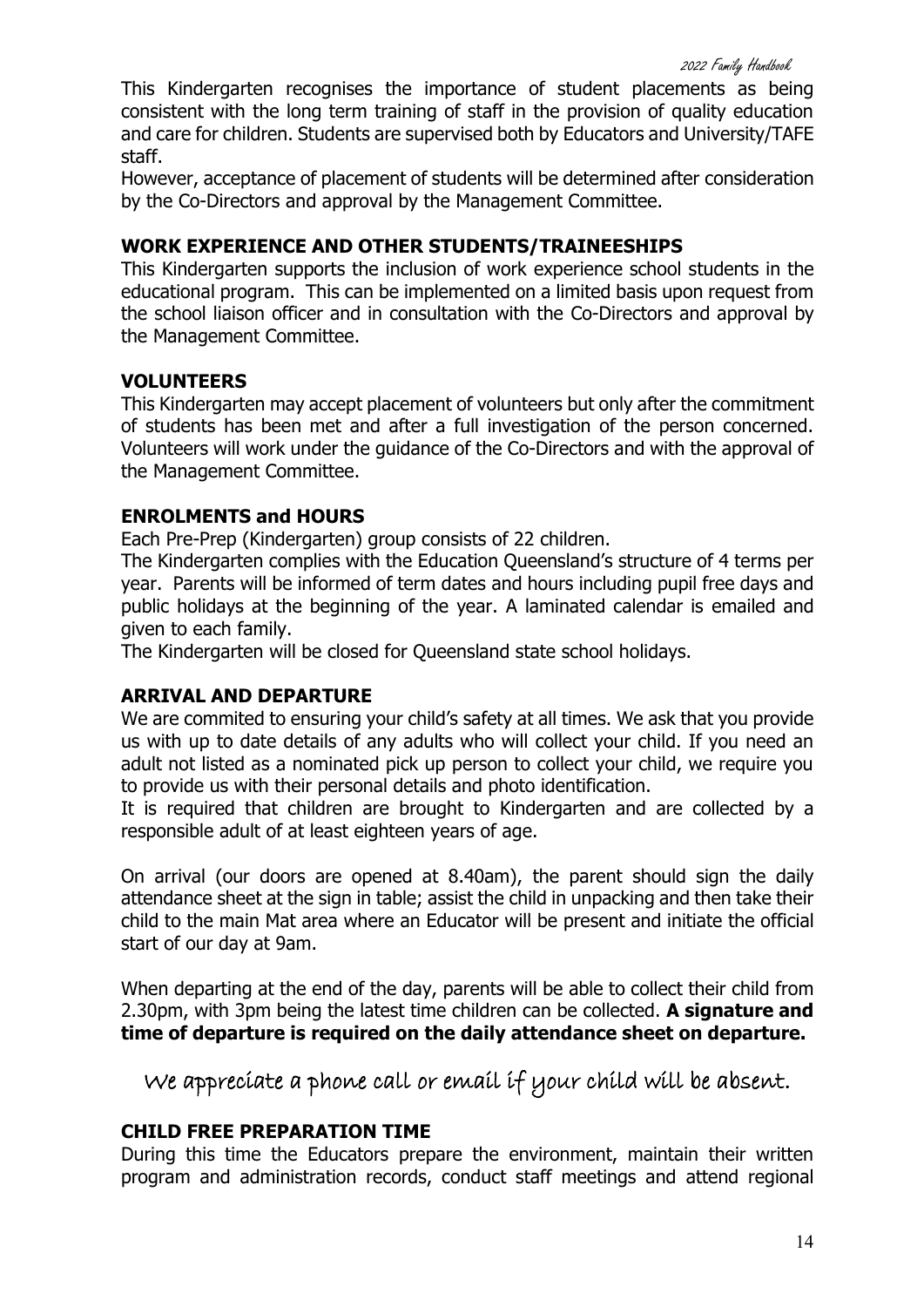meetings. These additional duties serve to enhance the quality of the program offered to parents and children.

### **EXCURSIONS/INCURSIONS**

Parents will be notified if the children are to go on an excursion or outing. Children will leave the Kindergarten only if the ratio of adults to children is appropriate to the excursion. Permission slips for each excursion must be signed by the parent prior to departure.

We will have Incursions (special visitors/performers) during the year. These performances are an extension of the curriculum. Prior notice will be given and a permission signature requested on the Daily Sign In sheet. Costs are kept to a minimum and appear on your Term Account (these are not refundable - due to absence on the day etc.).

#### **BIRTHDAYS**

Children are encouraged to celebrate their birthday by bringing along approximately 25 patty cakes/iceblocks/freddo frogs to share with their friends and educators.



## **PROPERTY**

Lost Property is kept in a basket in the Locker Room. Any lost property not claimed by the end of each Term will be disposed of as the Kindergarten sees fit.

## N.B. Children are requested not to bring toys from home to kindergarten – we can not be responsible for loss and breakages.

## **TRANSITIONING TO SCHOOL**

There are many ways to make the transition to school a positive and calm experience.

- Talk regularly and positively about the experience and your own experiences of school.
- Encourage your child to be responsible for their belongings unpack independently at Kindergarten each morning. Name items together, so your child can identify their own belongings.
- Encourage independent eating and drinking, supporting your child to open their lunch box and unwrap their food etc.
- Walk past their school and attend orientation meetings. We will display the local schools' orientation meeting dates and open days. Participate in the school's Under 8's Week celebrations if they are open to the community.
- Discuss safety at school there may not be child proof gates.
- Show your child where you will pick them up at the end of the day and what to do if you're late.
- Reassure your child that if they unsure of anything, to ask an adult.

Your child will be provided with a Transition Statement for Prep eligible children which provides a snapshot of your child's learning across the Kindergarten year.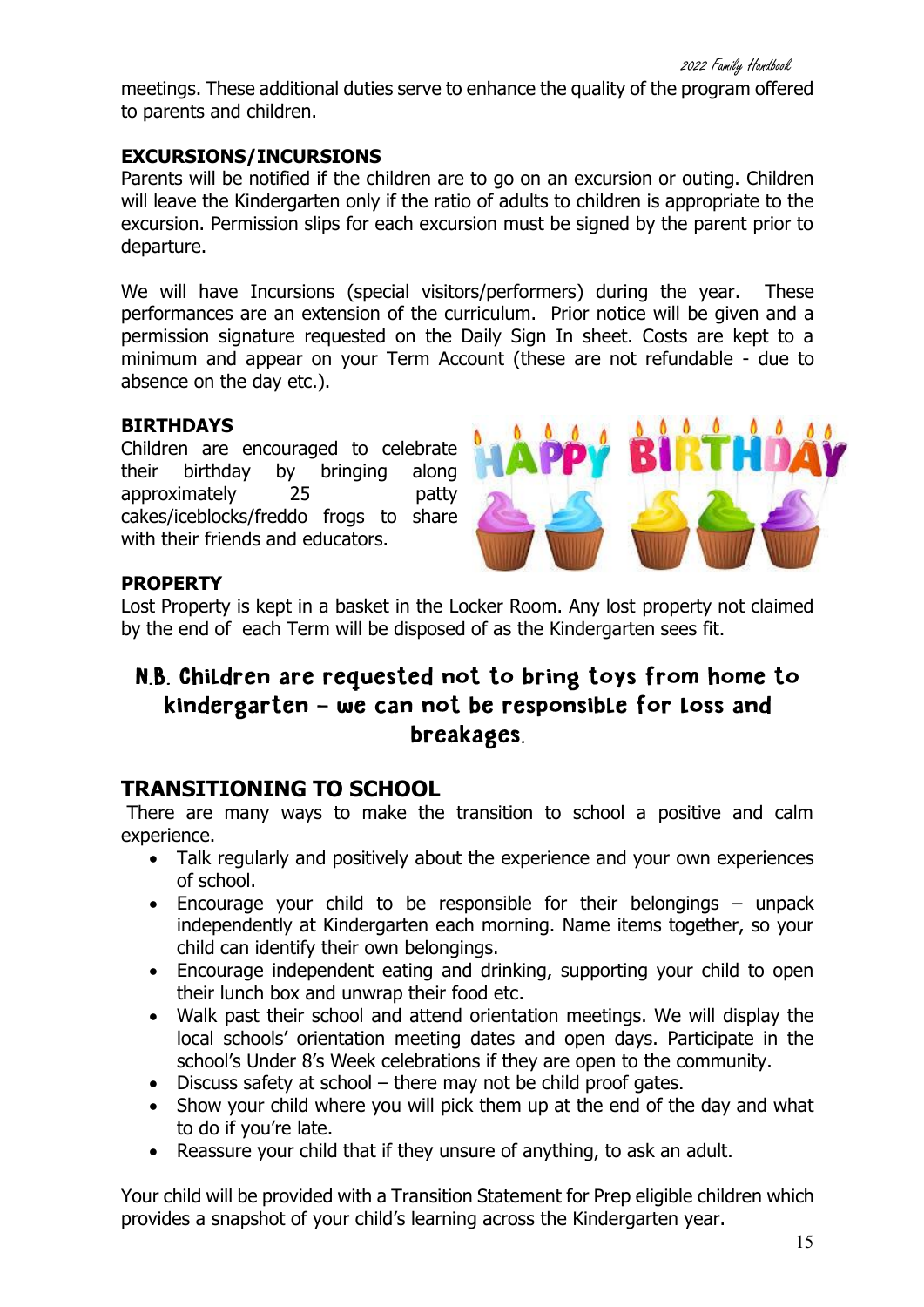#### **FROM YOUR COMMITTEE**

#### **CONGRATULATIONS!**

Your child has been accepted and you are now a part owner of the Mermaid Waters Community Kindergarten. As with owning anything, you must accept responsibility for running and maintaining your Kindergarten.

#### **HOW OUR KINDERGARTEN WORKS**

#### **FUNDING**

**Acceptance of enrolment is based upon families electing Mermaid Waters Kindergarten as the provider of their child's Kindergarten program. Government Funding is available for each child to access (1) one Kindergarten program only.** 

We receive this QKFS (Queensland Kindergarten Funding Scheme) from the Government which works on a base amount of money for each enrolled child.

By meeting a rigorous rating and assessment process we achieve and maintain service approval. This legislation, the National Quality Framework and National Quaility Standards are freely available at our Kindergarten for you to access. In 2014 we were awarded "Exceeding" in each of the 7 National Quality Areas after the Assessment and Rating process. Our Report is available on entry into our classroom.

To meet running costs we must charge each child an attendance fee. If you have a current Health Care Card you will receive reduced fees. The salaries for the staff are approximately half the budget. Purchase, maintanence and repair of the equipment,

cleaning and gardening, maintenance and repair of the building and council rates are some of the other expenses that fees must cover. To keep fees at an affordable level for most families, we raise money through fund-raising activities each year.

Fees and fund-raising goals are reviewed annually. Fees are set at a level to cover basic running costs only. Cost of new

equipment and extra program material (paint, paper etc) must be subsidised by our fund-raising.

Re: Emergencies/Extreme weather conditions: The parent Management Committee reserves the right to close Mermaid Waters Community Kindergarten in the event of an Emergency situation or due to Extreme Weather Conditions. The safety of our children, families and staff is our highest prioriy and should the Kindergarten be closed due to an Emergency situation, all fees will be non-refundable.

#### **MANAGEMENT COMMITTEE**

Each year a Management Committee is elected at the Annual General Meeting to run the Kindergarten. The Management Committee consists of a President, Vice-President, Treasurer and Secretary/News Letter Editor. Only Management Committee members are entitled to vote at Management Meetings.

Other positions include – Garden Maintenance Co-ordinators, Workplace Health and Safety Officer, Photo Co-ordinators, Book/Poster and Resources Co-ordinatiors, Child Protection Officer, Washing Monitors and Grants Officer.

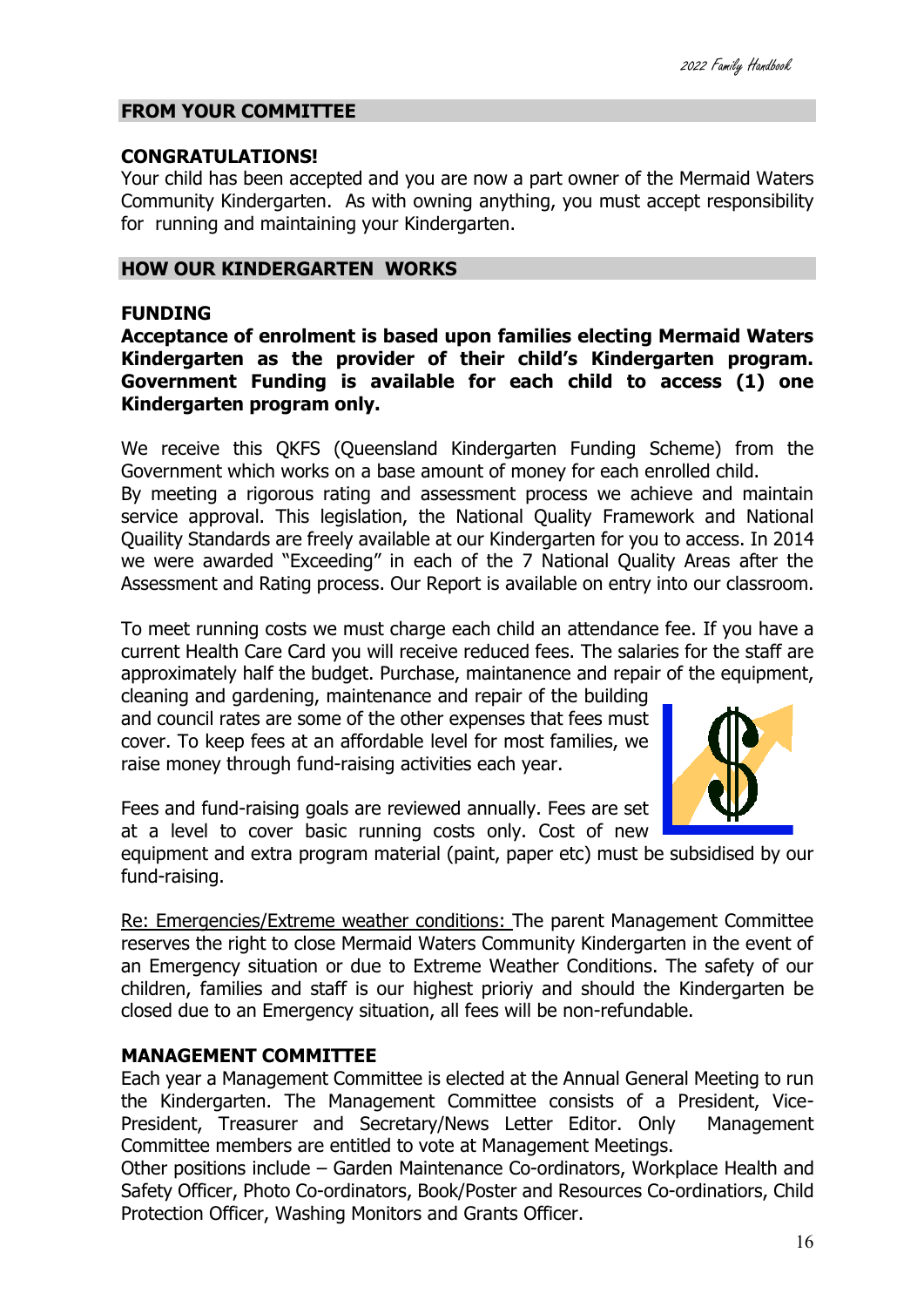A Fund-Raising/Social sub-committee is also formed and reports to the Management Committee. The Fund-raising/Social Committee is responsible for organising fundraising events and ALL PARENTS are asked to help at these functions.

The Management Committee is responsible for the general running - wages, fees, maintenance, repairs, grounds etc. Although only Management Committee members are entitled to vote at the monthly Management Committee meetings, all parents are invited to attend and encouraged to be involved and ensure the opinions of all parents are heard.

One parent from each family is requested to attend the Annual General Meeting held at the beginning of the year. If you would like to be on the Management Committee, or sub-committees, please submit your nominations prior or volunteer at the AGM. Becoming involved in the running of the Kindergarten is an enjoyable and rewarding experience. You will have the opportunity to meet people and help your community and child at the same time.

#### **FEES**

Fees for daily attendance are paid in advance within the first 2 weeks of the fee invoice being received at the beginning of each term. Fees are payable regardless of time lost through illness, public holidays, vacations or other reasons apart from normal holidays.

Fees can only be paid directly into the Kindergarten's Account. Please be sure to use your family surname in the *reference section* when transferring, so that your fees can be correctly allocated to your account: Account details:

#### **Westpac, Broadbeach BSB: 034654 Account No: 620490 Account Name: The Committee of Mermaid Waters Community Kindergarten**



In cases of genuine financial hardship, arrangements can be made with the Administrator for regular part payment of fees. These fees are to be paid monthly in advance.

Continued non-payment of fees will result in your child's position being forfeited. Two weeks notice must be given of intention to remove a child from an enrolled list.

#### **FAMILY MEMBERSHIP FEES**

With your Enrolment Deposit there will be an included fee of \$20.00 per family which is your annual Family Membership Fee. This makes your family a financial member and entitles your family to one vote at our Annual General Meeting and any General Meetings, but not at Management Committee Meetings. However your input at Management Committee meetings is encouraged and valued.

#### **DAILY FEES AND LEVIES**

**\$50 per term per family building levy**

#### **\$40 daily rate**

**\$25 per term per family participation levy. This fee will be waived upon participation such as a holding a management committee role, a non-**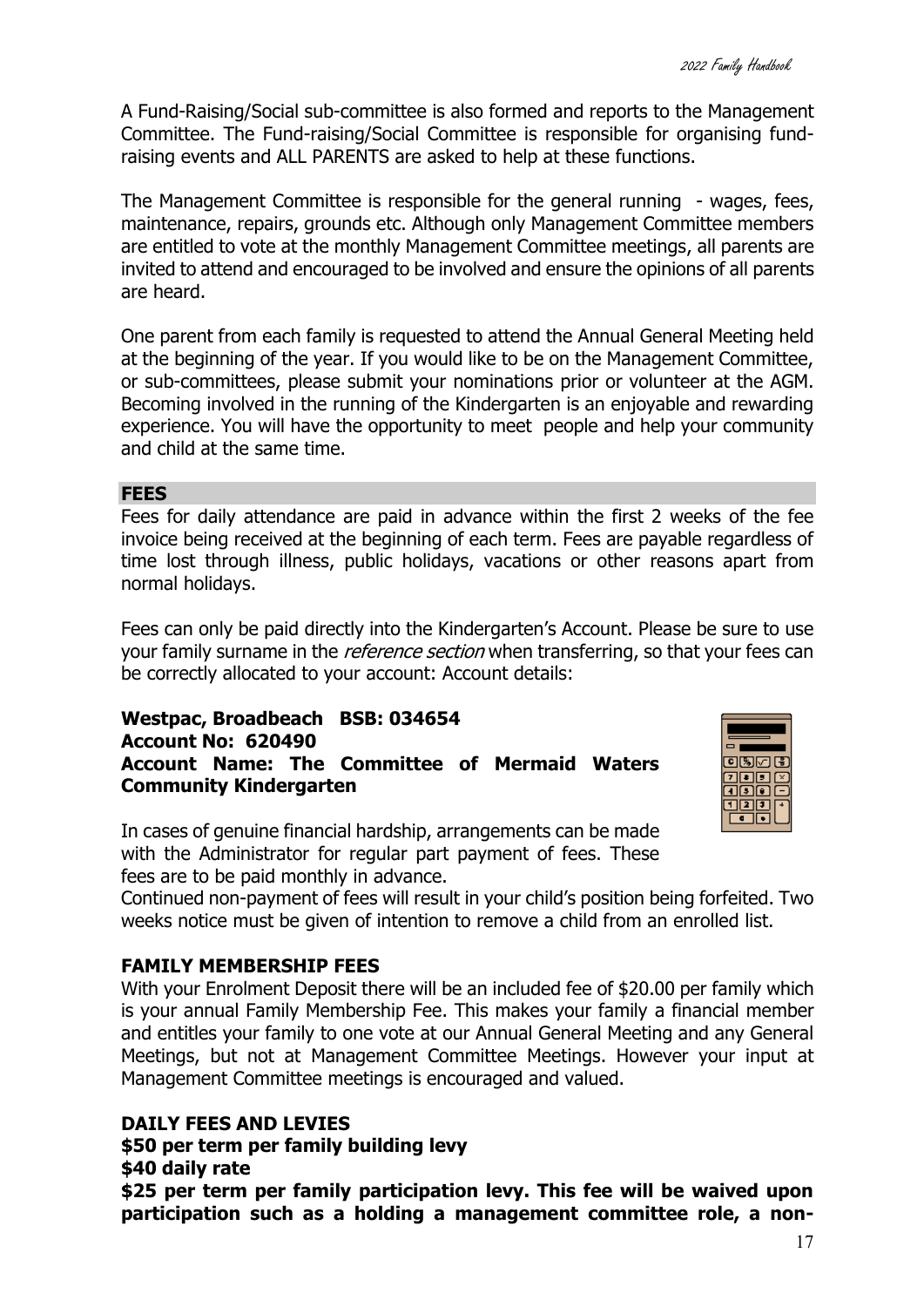#### **committee role, participation at a working bee, participation at a fundraising event, attending meetings.**

The daily rate is \$40.00 in 2022. A \$50 building levy per term per family is for the continuous upgrades and improvements to our Kindergarten's learning environment. Levies also hire a gardener; pay for incursions and the children's Learning Journey Documentation.

A participation levy of \$25 per term per family will be waived upon participation such as:

- holding a Management Committee role,
- holding a non-Committee role,
- participation at a Working Bee,
- participation at a fund-raising event,
- attending Committee and Family Meetings.

Consideration will be given to parents who provide other ancillary aid to the Kindergarten or its Committee (e.g. provision of trade services).

Community Kindergartens achieve their economical fee structure and supportive family atmosphere only through parent participation. Families are advised that funding received from the Government is for their child's attendance at Mermaid Waters Parents must advise us if they are accessing a pre-prep program at another service.

#### **ENROLMENT DEPOSIT**

This amount of \$180 comprises a non-refundable Administration Fee of \$160.00 and a \$20.00 Membership fee.

#### **WAITING LIST FEE**

A waiting list fee of \$25.00 is taken the day your child's name is placed on the waiting list. Parents receive a receipt as proof of their child's name being placed on the Waiting List. Applications are processed in the order they are received. We have no policy for transfer between our Kindergarten and others. Nor do we have a policy for siblings. Eligible age children are at least 4 years old by June 30 in the year they participate in our approved Kindergarten program. It is possible to access a Delayed Entry or Exit for your child.

#### **EVACUATION PROCEDURE**

#### **FIRE DRILLS/LOCKDOWN PROCEDURES**

Fire Drills/ Lockdown Procedures are practised regularly. Children, parents and staff will be required to participate. Fire evacuation plans are located in the classroom and kitchen. Refer to evacuation plan at the end of this booklet.

What to do. Please do not enter the building if you hear the fire alarm sound. Children and adults are required to evacuate to the grassed area outside the gate on the corner of Sunshine Blvd and Arcadia Drive where Educators use the Daily Sign In Sheet to ensure all children, visitors and volunteers are present and accounted for. Therefore it is extremely important that this sheet is filled out each day.